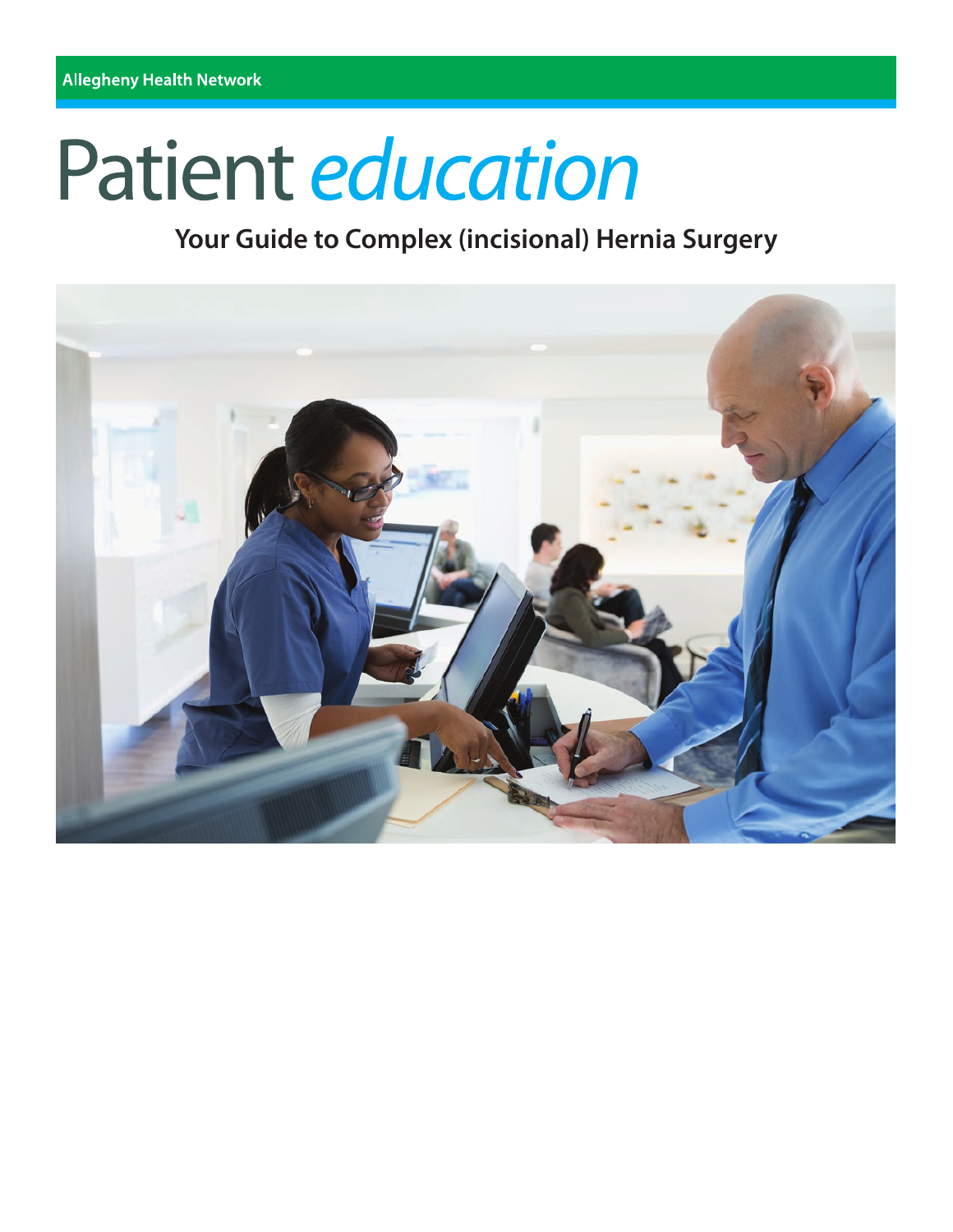#### **Appointment Information**

Date of surgery: Time of surgery: Time of surgery: Arrive minutes before surgery Responsible adult who will come with you to surgery name and phone number: \_\_\_\_\_\_\_\_\_\_\_\_\_\_\_\_\_\_\_\_\_\_\_\_

Surgeon's name and phone number:

# **Your to-do list for surgery**

#### **As soon as possible**

Read all sections of this booklet.

Make pro-op appointments suggested by your surgeon.

Stop smoking, chewing tobacco or using illegal drugs.

Eat well and exercise. Tell your doctor if you're having trouble eating or are losing weight without trying.

Ask your surgeon about:

- All medicines and supplements you're taking. The doctor will tell you which medicines you need to stop taking, and when to stop.
- Any history of blood clotting, deep vein thrombosis (DVT), or pulmonary embolism (PE). Do **not** stop taking any blood thinners without your doctor's permission.
- Your blood sugar, because surgery can make it hard for your body to control blood sugar.

Make arrangements to have a "responsible adult" (must be at least 18 years old) accompany you to surgery, drive you home, and be able to help during recovery. Your surgery will be canceled if you don't have a responsible adult with you.

Call if you have a change in your health prior to surgery. A new clearance from your primary care doctor will be needed.

#### **Two weeks before surgery**

Complete pre-op tests.

Stop all herbal medications or supplements.

Stop NSAIDS (such as Advil or Aleve), aspirin, vitamin E, and fish oil supplements.

Prepare for living at home during recovery, when you might need help with cleaning and meal preparation.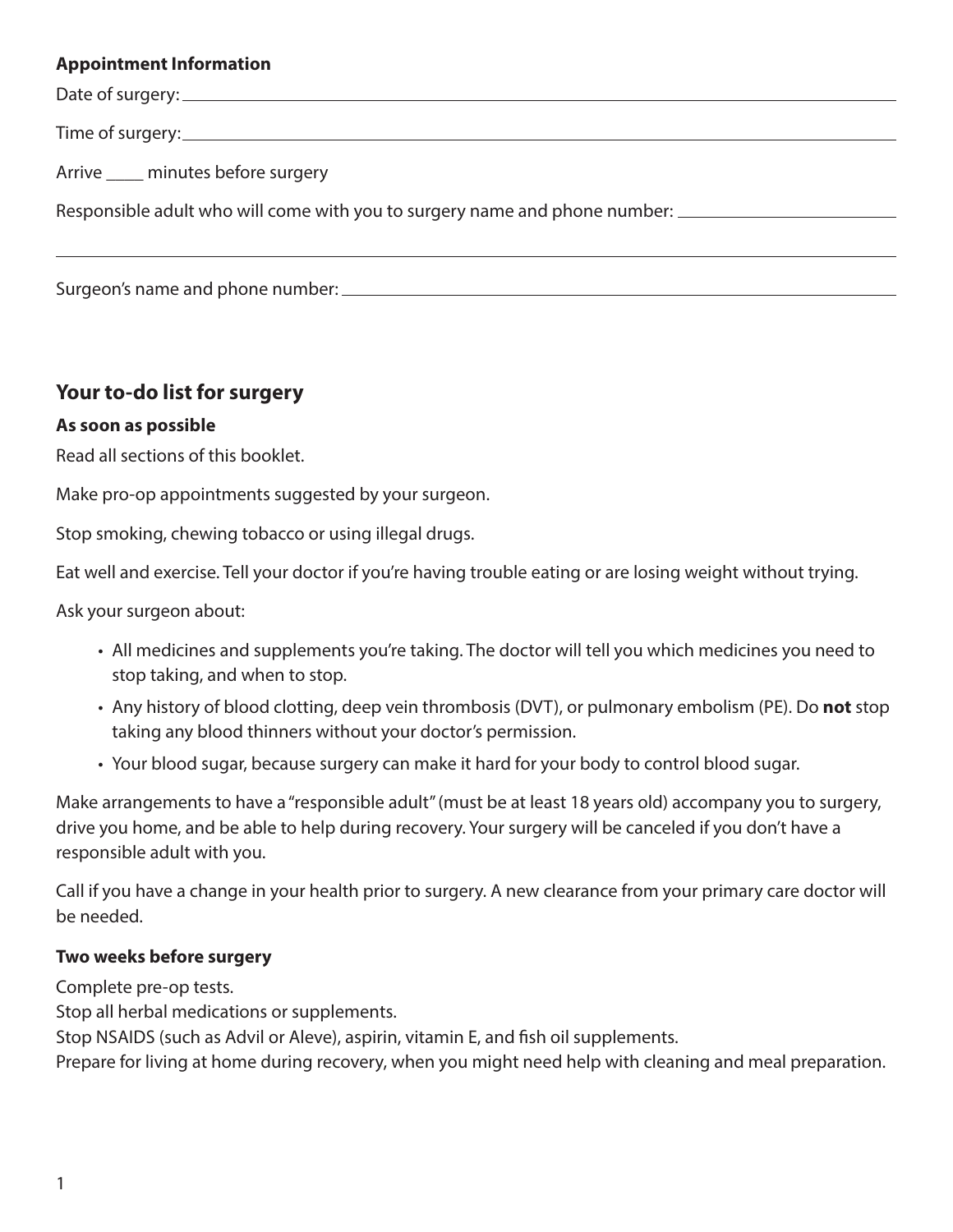# **Complex hernia**

A complex hernia often is a previously repaired hernia. It typically involves a large portion of the abdominal wall and organs like the bowel or fatty tissue covering of the bowel.

Complex hernias also can be incisional hernias — prior attempts at hernia repair — in a diabetic or obese patient.

# **Treatment**

Your doctor will discuss the best treatment option for you.

Until recently all hernias involved large abdominal incisions. Some situations still require this type of repair, but now many more are successfully repaired using minimally invasive approaches.

We preform a laparoscopic procedure called "component separation." With this technique, the doctor makes small tunnels under the skin and above the muscle. The muscle is cut to decrease the tension in the abdomen, and a stitch, or suture, is placed to increase the success of the repair. The doctor uses mesh to provide additional strength and support to the repair. The small incisions allow for a shorter recovery time and a decreased risk of infection.

# **Medications**

Ask your doctor about your medicines, specifically:

- Should you stop taking them?
- When should you stop taking them?

Here are some guidelines for the most common medications.

#### **Over-the-counter (OTC) pain relievers**

Stop NSAIDS (such as, Advil or Alive, aspirin, and any other herbal medications at least 2 weeks before surgery. These can result in bleeding ulcers.

# **Anticoagulants/blood thinners**

Notify your surgeon if you have a history of blood clotting, DVT, or PE. Ask your doctor if and when to stop taking blood thinners. Do not stop any blood thinners without the consent of your doctor.

# **Breathing medicines**

If you use an inhaler for asthma, use it as prescribed up until your surgery time. If you have a rescue inhaler, bring it with you.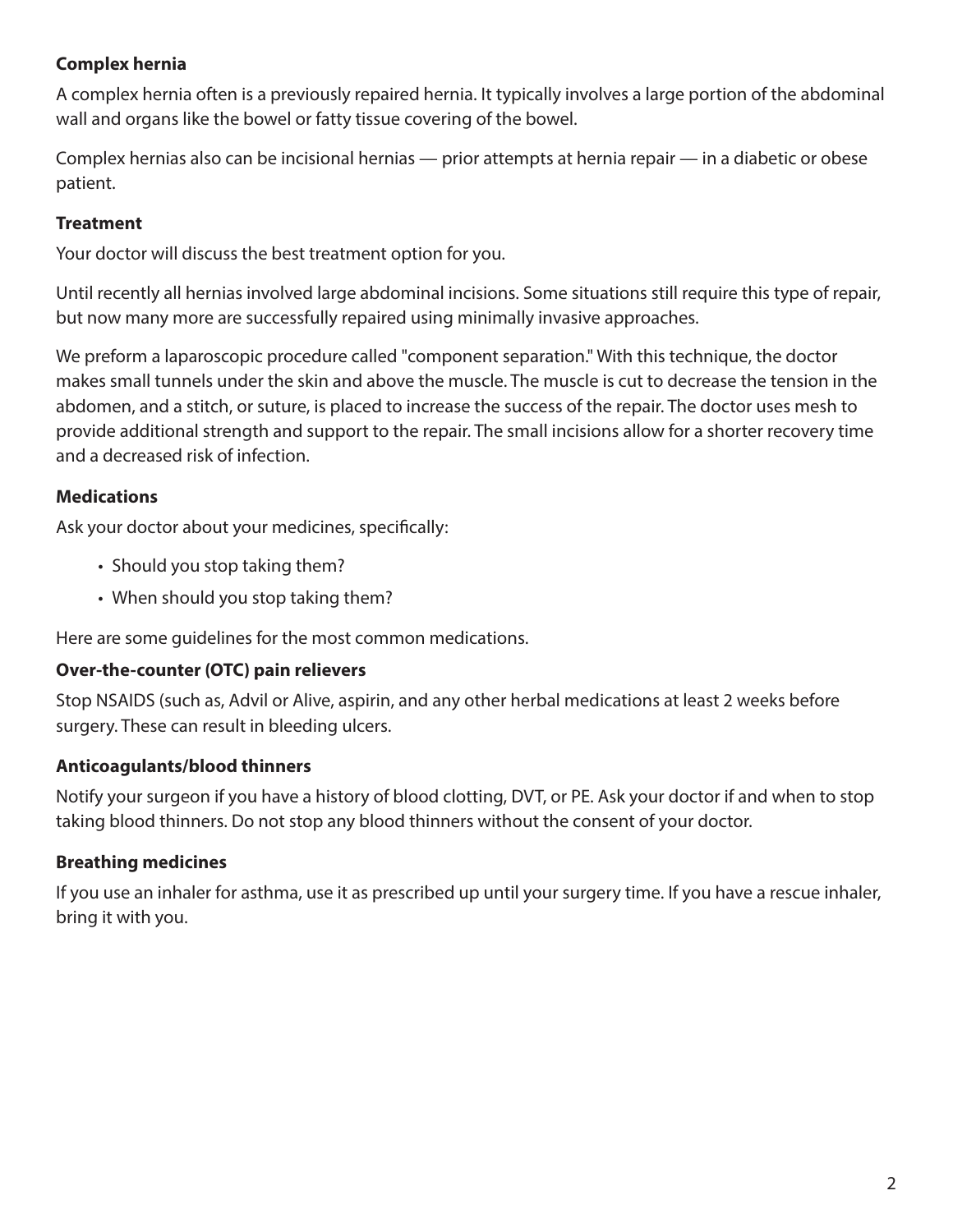#### **Heart, blood pressure, and other medications**

On the morning of surgery, you may take any medications for any of these conditions, with a small sip of water:

- Heart
- High blood pressure
- GERD
- Seizures
- Depression
- Thyroid disorders

#### **Vitamins, herbs, and weight loss medicines**

Stop all herbal medications, vitamin E, and fish oil at least 2 weeks before your surgery.

Although we recommend stopping weight loss medications at least 2 weeks before surgery, you should check with your doctor.

# **The day before surgery**

You will receive a call on the last business day before your surgery to confirm the time you need to be at the surgery center. If you don't receive a call by 3 p.m., call 412-578-4711.

# **Remove makeup, jewelry, and body piercings**

- Remove polish from finger and toe nails.
- If you can't remove body piercings or jewelry, including wedding ring, on your own, see a jeweler or piercing specialist.

#### **Shaving**

• Don't shave in or around the area where you're having surgery 2 days before surgery. Staff will remove any hair, if needed, with clippers on the day of surgery.

#### **Bathing**

- Wash with the provided 4% CHG soap before bed as instructed.
- Put on clean clothes to sleep in.

#### **Food and drink**

- Stop drinking at:
- Stop eating at: <u>example and a set of the set of the set of the set of the set of the set of the set of the set of the set of the set of the set of the set of the set of the set of the set of the set of the set of the se</u>

Don't drink alcohol for at least 24 hours before surgery. It can affect other medications.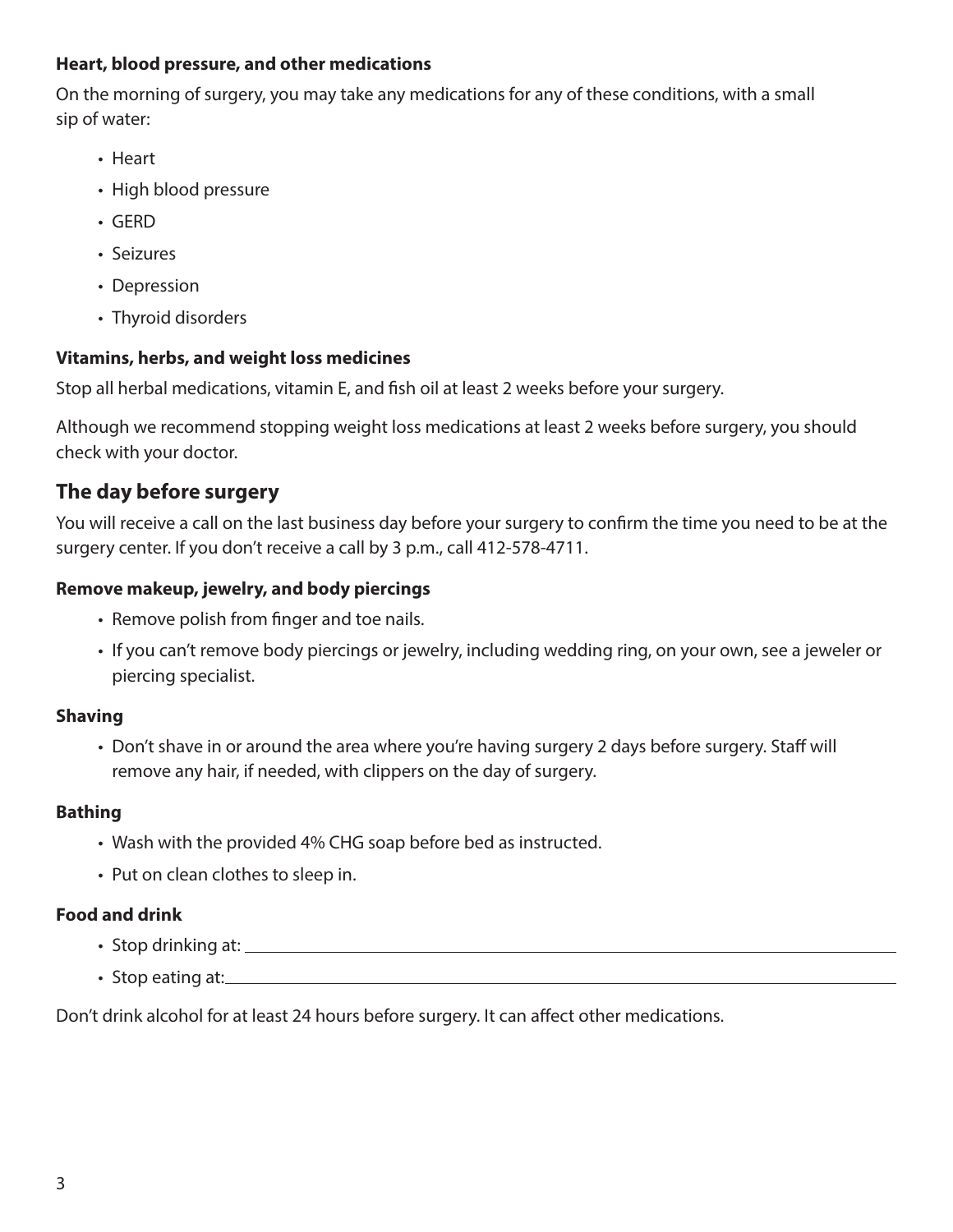# **Day of surgery**

- Follow any directions your surgeon gave you for the morning.
- Take approved medicine in morning with a small sip of water.
- Wash again with the provided 4% CHG soap as instructed.
- Wear clean, loose clothing.
- Leave all valuables at home. The hospital and surgery center are not responsible for lost or stolen items.
- If you wear dentures, don't "glue" them in place.

#### **Remember to bring:**

- Insurance card, photo ID, and any copay.
- Medication list, rescue inhaler, or CPAP machine.
- Container for hearing aids, glasses, dentures, or prostheses, if applicable.

Allow time for parking and registering when you arrive.

#### **When you arrive**

A surgery center nurse will take you to a room to undress and get into bed.

You will have an intravenous (IV) line inserted.

You may have additional tests.

We will review your consent for the procedure with you.

An anesthesia team member will talk with you about anesthesia and obtain your consent for anesthesia.

You may receive any medications ordered by your surgeon or the anesthesiologist.

You may have a catheter placed during the operation. This will be removed at the end of the procedure.

#### **After surgery**

In the recovery room, nurses monitor your vital signs, pain, bandage, and symptoms after anesthesia, like nausea.

You will receive fluids and medications via the IV line and use an oxygen mask.

Most patients require a short hospital stay (2–3 days). Please note, this time may vary with each patient.

#### **Before you leave**

Make any follow-up appointments.

Review discharge instructions.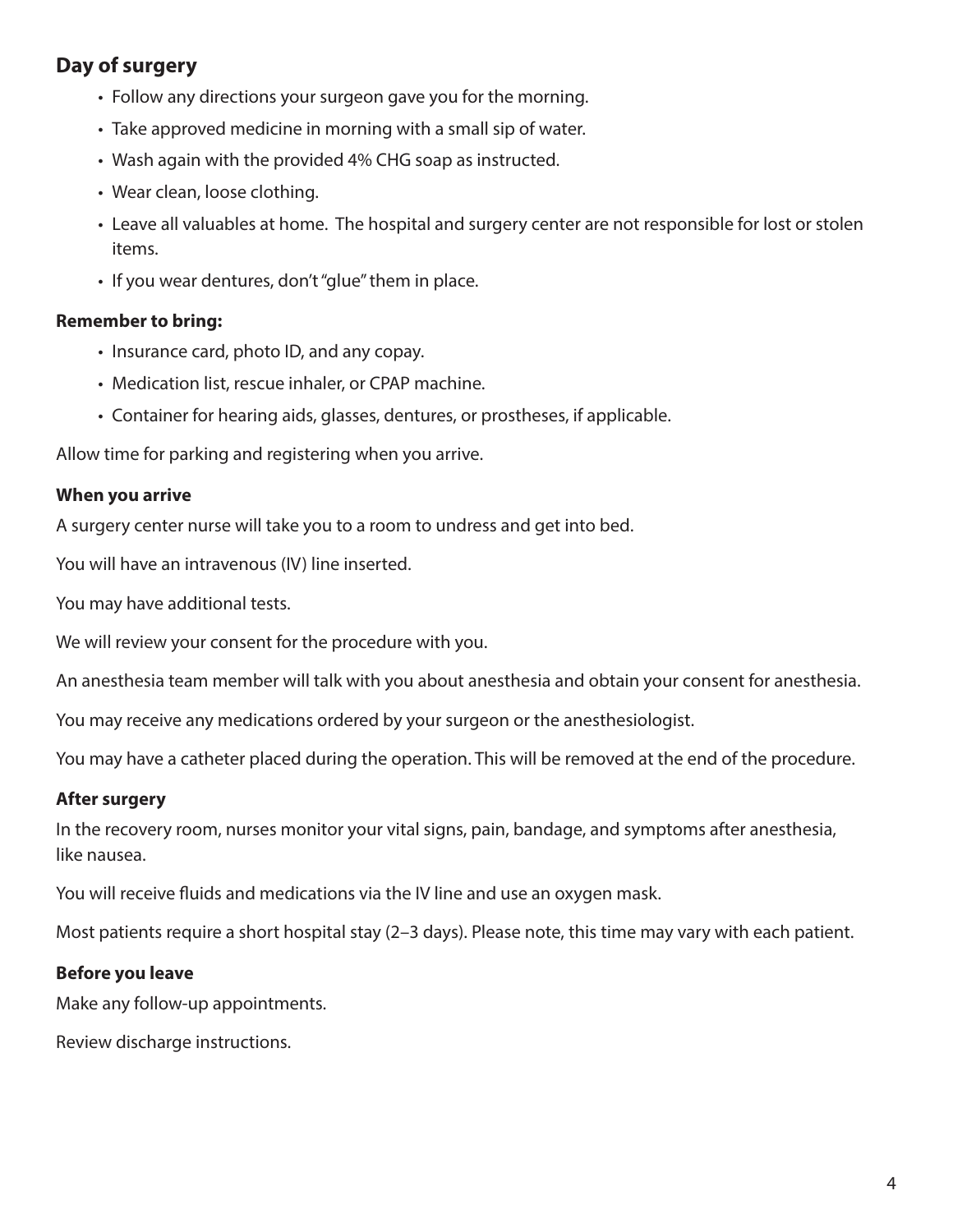#### **At home**

#### **Call the doctor if you have:**

- Fever of 100.4 or higher.
- Persistent nausea or vomiting.
- Low urine output or diarrhea greater than six times per day.
- Pain that gets worse or is not relieved by rest or pain medication.
- Redness around the incision or drainage from the incision.
- Calf or thigh pain that increases when you flex your foot.
- Chest pain, shortness of breath, or racing heart.

Some individuals develop a lump similar to their hernia after surgery. This is fluid that will dissolve over the next six months.

#### **Pain**

If you receive a prescription, take the medication as directed. Don't wait until your pain is not tolerable before you take it. Ask your surgeon if using additional over-the-counter pain medications is recommended.

#### **Care of your incision**

Your incisions are closed with sutures, or stitches, that will dissolve on their own. The sutures are covered with an adhesive glue to protect the incisions. This glue will wear off on its own.

Due to a risk of infection, **don't** use pools, baths, and hot tubs until you are seen for your first follow-up appointment. Your surgeon will tell you when you may begin to shower.

Unless instructed by your surgeon, **don't** use ointments, creams, or other medications on the incisions, as they can cause irritation and delay healing.

If you are discharged with:

- A pressure dressing Leave it on. If you start to develop blisters or skin changes from the tape, you may remove it and call the office immediately.
- An abdominal binder Wear this over an undershirt, at all times, until your next appointment.
- A drain You will be taught how to care for the drain.

#### **Breathing exercise**

After surgery, breathing exercises help to prevent pneumonia:

- Take three deep breaths in.
- On the last breath, hold it in, and then make a forceful cough.

Do this exercise every two hours while awake. If coughing causes pain, press a blanket or pillow against the surgical area to support it.

You may be give an incentive spirometer. This is a tool that can help keep your lungs clear. You will be taught how to use it.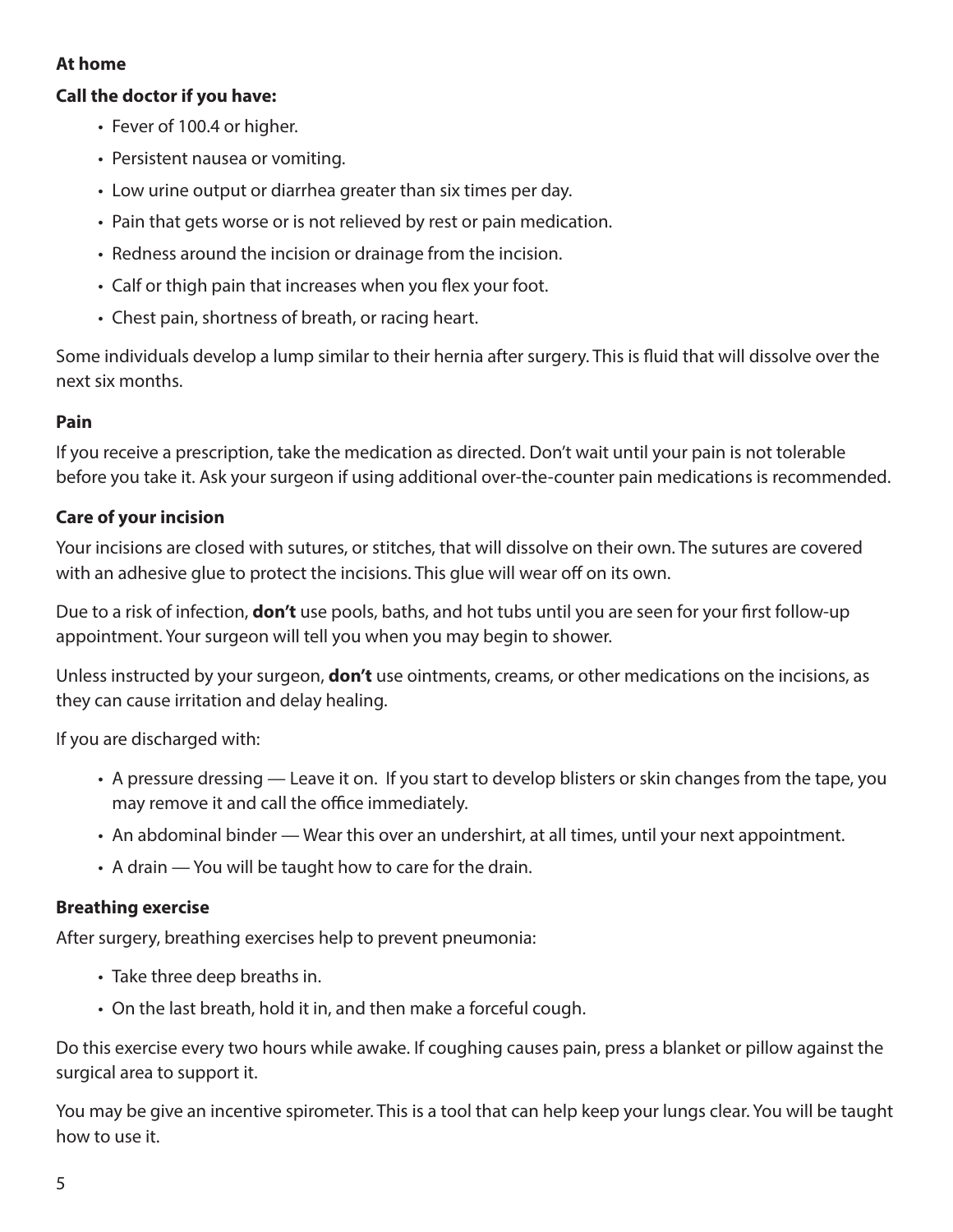# **Diet**

There are no diet restrictions after surgery.

But, after general anesthesia, you may want a light meal on the first day. If you have nausea, make sure you're drinking plenty of fluids.

Don't consume alcohol while taking pain medications.

# **Bowel movements**

It may be several days after surgery before you have a bowel movement. Keep in mind that the prescription pain medication can cause constipation. You may need to take a stool softener.

If you haven't had a bowel movement by three days after surgery, you may add a gentle laxative. If constipation persists, call the office.

# **Sleep**

It is important that you get lots of sleep to help recover after surgery. If you use a CPAP (continuous positive airway pressure) machine, use it for naps, as well as, at night.

# **Activity**

Your surgeon will tell you how long you must avoid heavy lifting and other strenuous activities.

You can resume walking immediately after surgery. Other daily activities can be added gradually. Don't do any activities that cause discomfort.

Your surgeon will decide on a safe date to return to work. Generally, you can return within a week if you're not taking narcotic pain medication and you can comply with the lifting restriction.

Don't drive for 24 hours after surgery due to the effects of general anesthesia. You may resume driving once you are no longer taking pain medication and can safely maneuver a vehicle.

# **Follow-up**

You will be seen in the clinic approximately 2–4 weeks following surgery. This appointment will be given to you prior to discharge.